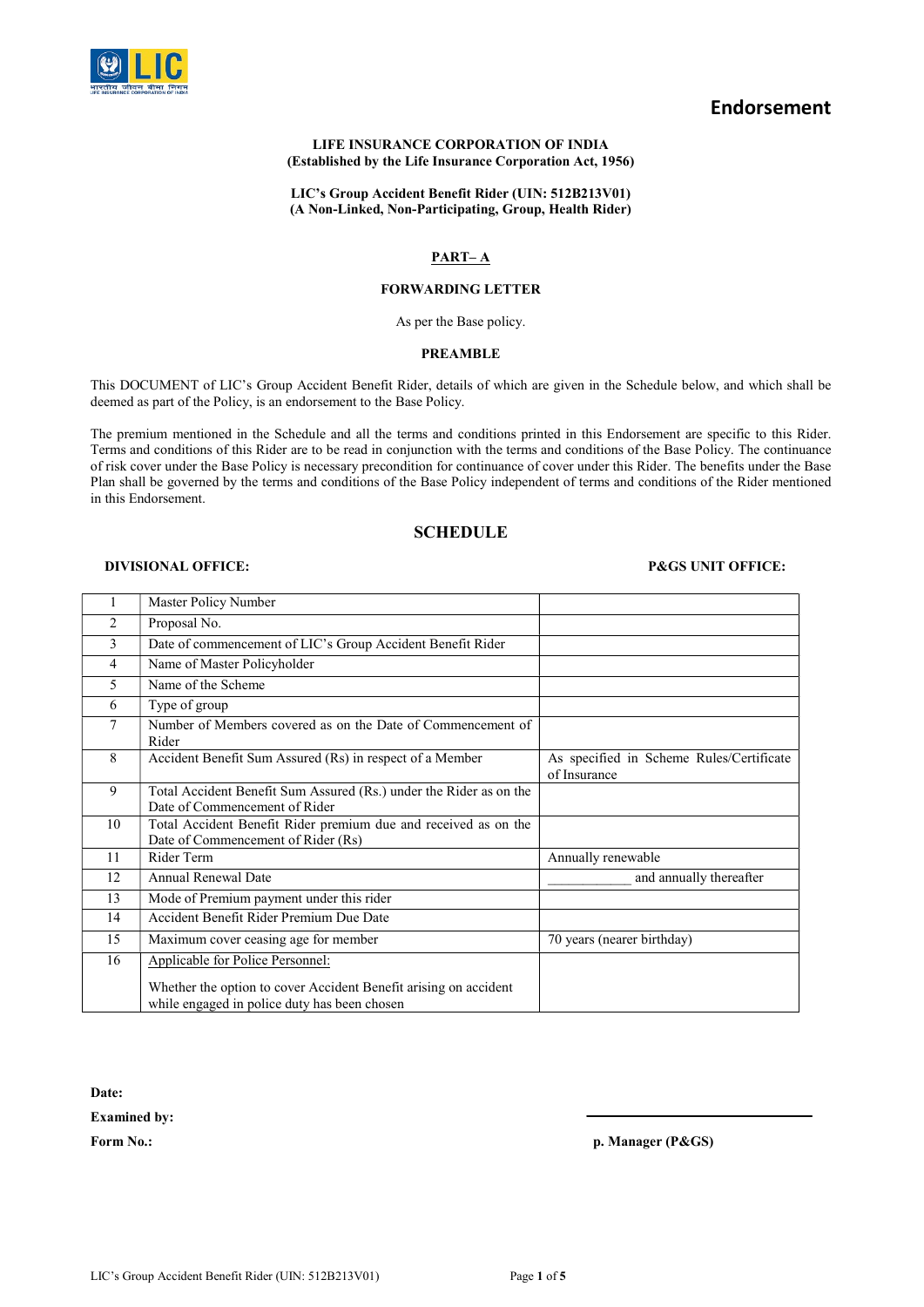## PART – B: DEFINITIONS

The definitions of terms/words used in this Rider document are as under:

- 1. Accident is a sudden, unforeseen and involuntary event caused by external, violent and visible means.
- 2. Accident Benefit Rider Premium is the premium payable at specified times as mentioned in the Schedule, by the Master policyholder along with the premium under the Base Policy towards additional cover/benefit opted under the Rider, if opted.
- 3. Accident Benefit Sum Assured in respect of each member covered under this Rider means an amount as specified in the Scheme Rules/Certificate of Insurance payable on occurrence of the accidental death of such Member in accordance with the terms and conditions as specified under Section 1.A. of Part C below.
- 4. Age is the age nearer birthday of the Member at the time of the commencement of the rider except for age 18 yrs for which the age is in completed years.
- 5. Annual Renewal Date is the date on which the rider will be renewed in each subsequent year and as mentioned in the schedule.
- 6. Base Policy is that part of the Policy referring to basic benefit to which this rider is attached.
- 7. Certificate of Insurance means a document issued to individual Members of Master Policyholder which contains important terms and conditions of the Rider.
- 8. Date of commencement of LIC's Group Accident Benefit Rider is the start date of this rider.
- 9. In-force Rider means a rider in which all due premiums have been paid and the premiums are not outstanding beyond grace period.
- 10. Master Policyholder is the institution which has entered into a contract with the Corporation for providing insurance cover to Members of this rider. It is a legal owner of this rider.
- 11. Member is an eligible individual who is allowed by Master Policyholder to the benefits of this rider i.e. on whose life an insurance cover has been affected according to the Scheme Rules.
- 12. Rider is an additional cover which can be opted for along with Base Policy.
- 13. Rider Term is the period commencing from the Date of commencement during which the contractual benefits are payable as per the terms and conditions of the rider.
- 14. Schedule is the part of this Rider document that gives the specific details of this Rider.

Note: For definitions of other terms/words used anywhere in this endorsement, the definitions given in the Base Policy may be referred to.

## PART – C : BENEFITS

1. The following benefits are payable under an in-force Rider:

## A. Death Benefit:

If the member(s) is involved in an accident at any time when the Rider is in-force, and such injury shall within 180 days of its occurrence solely, directly and independently of all other causes result in death of the member(s) and the same is proved to the satisfaction of the Corporation, an amount equal to Accident Benefit Sum Assured as specified in the Scheme Rules/Certificate of Insurance shall be payable subject to the following:

- i) The Rider shall have to be in-force at the time of accident irrespective of whether or not it is in-force at the time of death.
- ii) Conditions and Restrictions mentioned in Condition 5 of Part C of this Endorsement.
- B. Maturity Benefit: No maturity benefit is payable under this rider.
- 2. Payment of premiums: The Accident Benefit Rider premium for this rider cover in respect of Members on the Entry Date and subsequent Annual Renewal Date shall depend on the size and risk profile of the Scheme. The total Accident Benefit Rider premium applicable at commencement and subsequent renewals shall be equal to sum of Accident Benefit Rider premium in respect of individual Members of the Group. The total Accident Benefit Rider premium including applicable Taxes from time to time shall be payable along with the premium for the Base Policy and cannot be paid separately.

However, on each Annual Renewable Date the Accident Benefit Rider premium rates applicable at that time may vary depending upon the size and risk profile of the Scheme. The Corporation shall furnish separately, the applicable Accident Benefit Rider premium rates to the Master Policyholder on each Annual Renewal Date.

 In case of accidental death under an in-force policy wherein all the premiums due till the date of accident have been paid and where the mode of payment of premium is other than yearly, balance premium(s), if any, falling due from the date of accident and before the next policy anniversary shall be deducted from the claim amount payable under this rider.

Upon non-payment of Accident Benefit Rider premium within the grace period the Rider shall be treated as lapsed and nothing shall be payable in the event of death of a member due to accident.

However, in case of failure of the Master Policyholder to account for the business to the insurer, if premium was paid by the member and proper receipt is produced to the satisfaction of the Corporation, the risk cover shall be available in respect of that Member. In such cases, the settlement of claim will be net of any outstanding premium not received by the Corporation along with interest on such premium not paid to the Corporation.

3. Proportionate premium for new entrants: In respect of Members admitted to the benefits of this Rider on any date other than the Date of Commencement or an Annual Renewal Date, a proportionate Accident Benefit Rider Premium shall be payable immediately, determined on the basis of the yearly premium per Member for the period from the Entry Date to the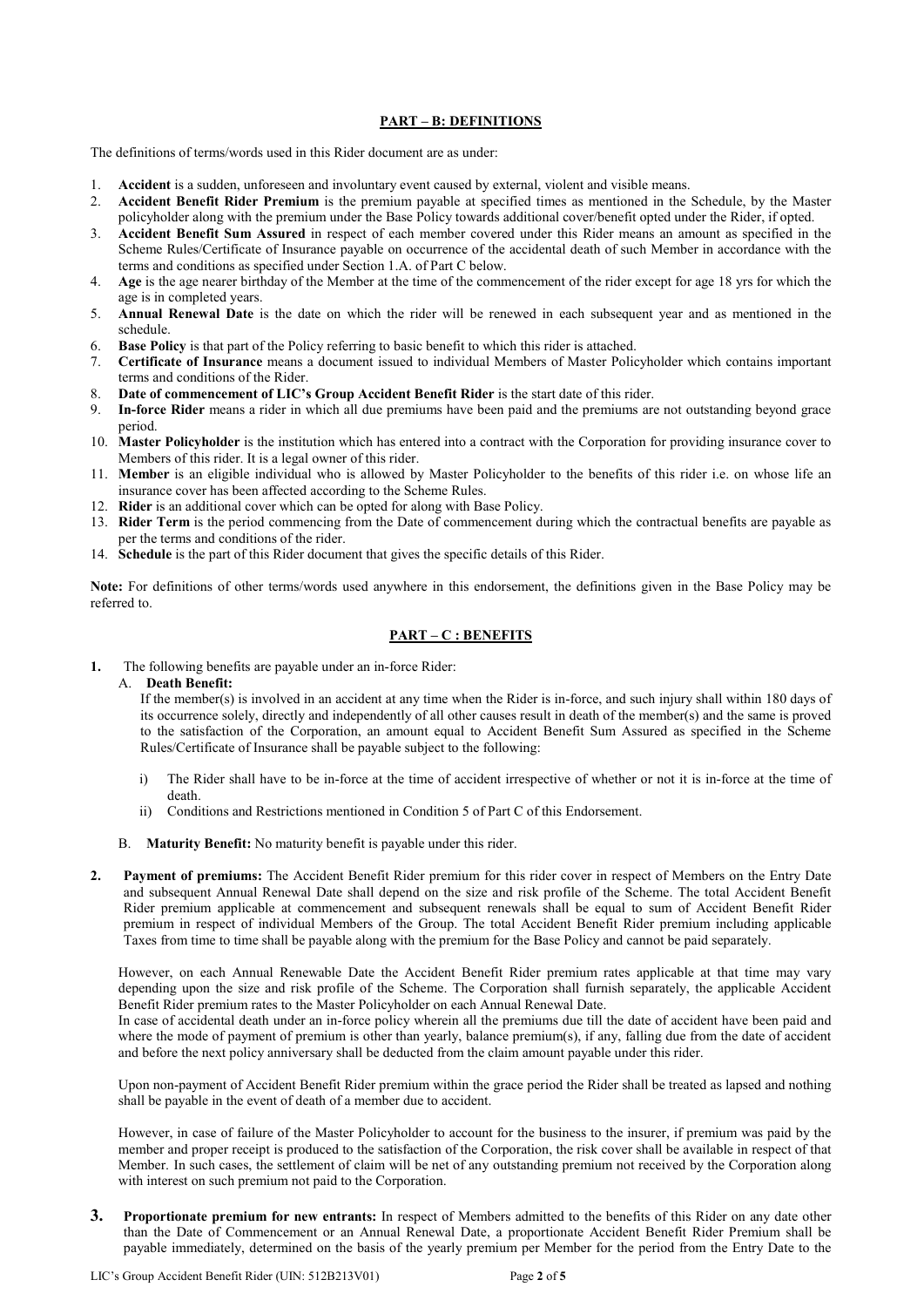next Annual Renewal Date reckoned in the months, the fraction of a month being treated as one month subject to a minimum as specified under the Base Policy.

4. Grace Period: Grace period for the rider shall be same as under the Base Policy

## 5. Conditions and Restrictions:

- A. An Accident for the purpose of this policy is as defined in Part B of this Endorsement.
- B. This Rider will not be available under the policy on the life of minors, during minority of the Member. However, this rider will be available from the Annual Renewal Date following completion of age 18 years on receipt of specific request and payment of additional premium, if found eligible as per the Underwriting rules of the Corporation.
- C. The cover shall be available as long as the Rider remains in-force or till the Annual Renewal Date on which age nearer birthday of the member is 70 years, whichever is earlier.
- D. The maximum limit of Accident Benefit Sum Assured per member under this rider shall be Rs. 1 Crore taking all Group policies with Accident Benefit under consideration.

## E. Exclusions:

The Corporation shall not be liable to pay the benefits as specified in Condition 1.A of Part C above, if the death of the Life Assured shall:

- (i) be caused by intentional self injury, attempted suicide or whilst the Life Assured is under the influence or consumption of intoxicating liquor, narcotic or drug (unless prescribed by doctor as a part of treatment); or
- (ii) be caused by injuries resulting from taking any part in riots, civil commotion, rebellion, war (whether war be declared or not), invasion, hunting, mountaineering, steeple chasing, racing of any kind, paragliding or parachuting, taking part in adventurous sports; or
- (iii) result from the Life Assured committing any criminal act with criminal intent; or
- (iv) (a) arise from employment of the Life Assured in the armed forces or military service. This exclusion is not applicable if the Life Assured was involved in an accident when he is not on duty or was involved in any rescue operations while combating natural calamities in our country; or

(b) arise from being engaged in police duty(which excludes administrative assignments) in any police organization other than paramilitary forces. This exclusion is not applicable where the option to cover Accident Benefit arising on accident while engaged in police duty, has been chosen; or

(v) occur after 180 days from the date of accident of the Life Assured.

## PART – D: CONDITIONS RELATED TO SERVICING ASPECTS

- 1. Proof of Age: Same as under Base Policy.
- 2. Forfeiture in certain events: Same as under the Base Policy.
- 3. Revival of lapsed Policies: Revival of the Rider shall only be considered along with the revival of the Base Policy and in accordance with the Underwriting policy of the Corporation. The terms and conditions shall be same as under the Base Policy.
- 4. Surrender Value: No surrender value shall be available under this rider.

## 5. Termination of Rider:

LIC's Group Accident Benefit Rider cover of a Member shall terminate on the earliest of the following:

- a) On Discontinuance of payment of Accident Benefit Rider premium after Grace Period; or
- b) On non-payment of Accident Benefit Rider premium on or before Annual Renewal Date; or
- c) On ceasing the group membership of a Member; or
- d) On death of the Member; or
- e) On Annual Renewal Date on which the age of the member is 70 years nearer birthday; or
- f) On surrender/cancellation of this Rider; or
- g) On the date on which the Base Policy to which the Rider is attached terminates; or.
- h) On payment of free look cancellation amount for this Rider.

## 6. Free look period:

The Free look provision shall be applicable to the Master Policyholder/Member (provided the premium is paid by the member) only at the Date of Commencement/ Entry Date under this rider.

During the Free Look period of 15 days from the date of receipt of the Rider Endorsement/ Certificate of Insurance by the Master Policyholder/Member, if the Master Policyholder / Member is not satisfied with the Terms and Conditions of the Rider, he/she may return the Rider Endorsement/Certificate of Insurance along with the Base Policy to the Corporation stating the reason of objections. On receipt of the same the Corporation shall cancel the Rider and return the amount of premium deposited for this Rider after deducting the proportionate risk premium (for this Rider) for the period of cover, charges for medical examination, special reports, if any, on account of Rider inclusion and charges for stamp duty.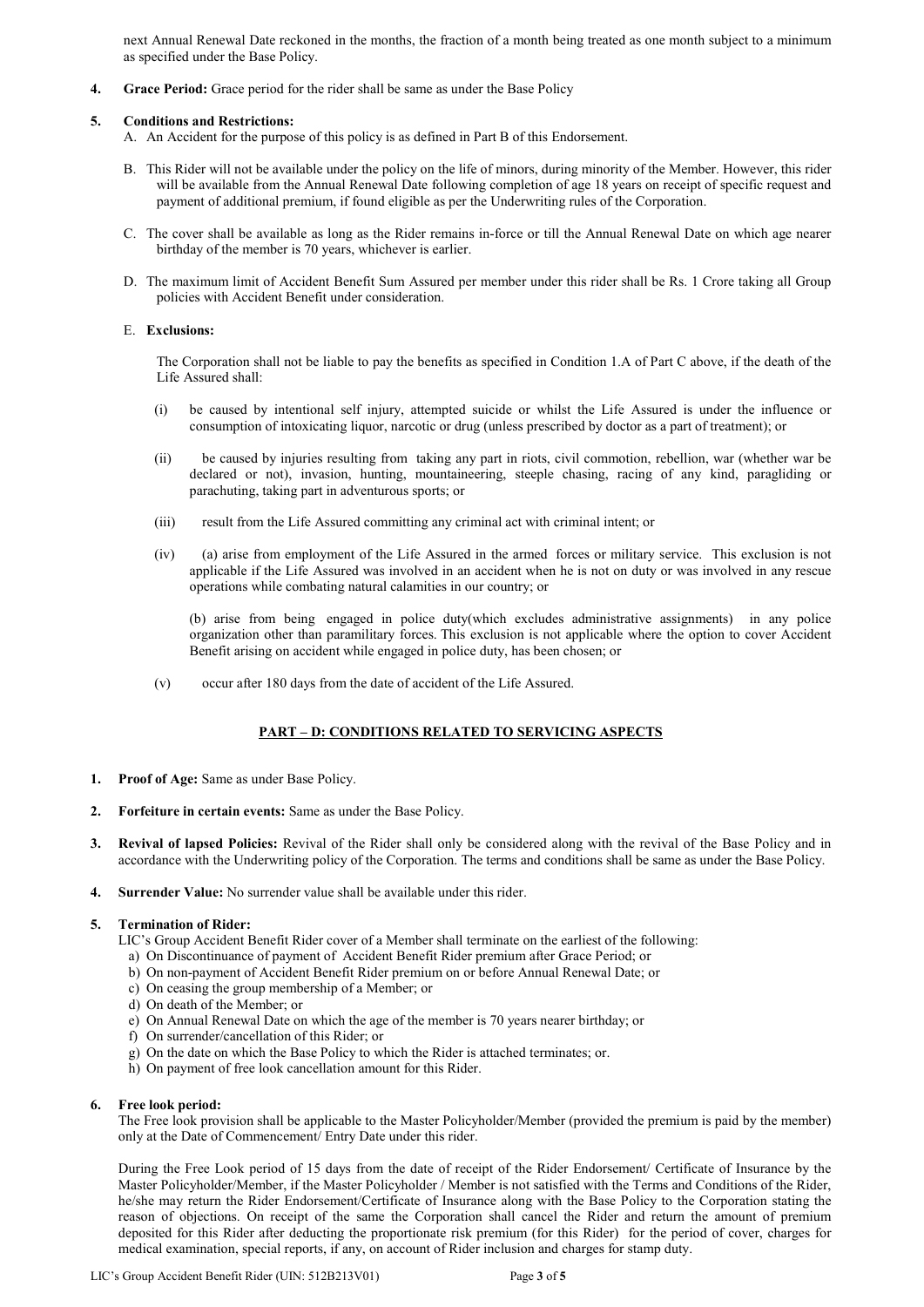Further, in case of free look cancellation of the Base Policy, this Rider shall automatically be cancelled. However, the Base Policy to which Rider is attached can be continued even if this Rider is cancelled during the free-look period.

## PART E

### Not Applicable.

## PART – F: OTHER TERMS AND CONDITIONS

- 1. Assignments and Nominations: Same as under Base Policy.
- 2. Tax: Statutory Taxes, if any, imposed on such insurance riders by the Govt. of India or any other constitutional tax Authority of India shall be as per the Tax laws and the rate of tax as applicable from time to time.

 The amount of applicable Taxes as per the prevailing rates shall be payable by the Master policyholder on the Rider premiums which shall be collected separately over and above in addition to the premiums payable by the Master policyholder. The amount of Tax paid shall not be considered for the calculation of benefits payable under the Rider.

3. Renewal of rider: This Rider shall be renewable annually on each subsequent Annual Renewal Date as per the terms and conditions of Rider along with the Base Policy.

The Accident Benefit Sum Assured applicable at Annual Renewal Date shall be in accordance with then prevailing Scheme rules.

If Master Policyholder does not renew this Rider along with Base Policy on any Annual Renewal Date by paying the premiums then falling due on or before due date, the Master Policyholder shall be deemed to have discontinued payment of premiums under the Rider and the Rider will be treated as lapsed and nothing shall be payable in the event of death. The Master Policyholder shall not be entitled to resume payment except with the consent of the Corporation and any claim arising before the subsequent date of renewal shall not be covered.

In case Master Policyholder does not renew the rider along with the Base Policy and subsequently opts for the rider, then the rider cover shall be resumed from the next Annual Renewal Date subject to the same being approved by the Corporation.

- 4. Normal requirements for accidental claim: In addition to the Claim provisions as stated in Base Policy, for considering accidental death claims as laid down in the Certificate of Insurance/Policy Schedule, the Master Policyholder will have to submit to the Corporation, the applicable statements from the following list, may be called from the Member to ascertain circumstances under which death took place:-
	- 1) A certified copy of first information report (FIR).
	- 2) A certified copy of police inquest report.
	- 3) Copy of panchanama.
	- 4) Post mortem report to know the probable cause of death. If viscera is preserved in post mortem, then chemical analyzer report to know the contents i.e. whether life assured has consumed liquor, drugs, narcotics or poison.
	- 5) News paper cuttings where accident is reported.
	- 6) If death is due to vehicle accident, then copy of driving licence, if life assured was driving the vehicle.
	- 7) Sub-divisional magistrate final verdict about death- this will give classification of death as 'natural/suicide/accidental'
	- 8) When accident is not reported to police authorities, like death due to dog or snake bite, then alternate proofs such as statement of eye witness, affidavit of gramsevak or govt. officials, our own enquiry report, attending physician or hospital reports may be sufficient.
	- 9) Hospital treatment records, etc.

Within 90 days from the date of death, intimation of death of Member along with death certificate must be notified in writing to the office of the Corporation where the policy is serviced for any claims to be admissible. However, delay in intimation of the genuine claim by the claimant may be condoned by the Corporation on merit and where delay is proved to be for the reasons beyond his/her control.

The Corporation reserves the right to call for any additional requirement for the assessment of Rider claim.

If the claim is not settled within 30 days (or 45 days where the circumstances of claim warrant an investigation) from the date of receipt of last necessary document, then the Corporation shall be liable to pay interest at a rate 2% above the bank rate. This interest shall be payable for the period starting from the date of receipt of last necessary document. The bank rate shall be as fixed by Reserve Bank of India (RBI) at the beginning of the financial year in which claim is reviewed by the Corporation or any such interest rate as may be prescribed by IRDAI from time to time.

#### 5. Legislative Changes:

The Terms and Conditions including the premiums and benefits payable under this Rider are subject to variation in accordance with the relevant legislation and Regulations.

### 6. Other General Conditions: (As applicable under the Base Policy)

i. Variations in the total Accident Benefit cover hereunder as on the Annual Renewal Dates shall be given effect to by endorsements over the signature of a duly authorised Officer of the Corporation.